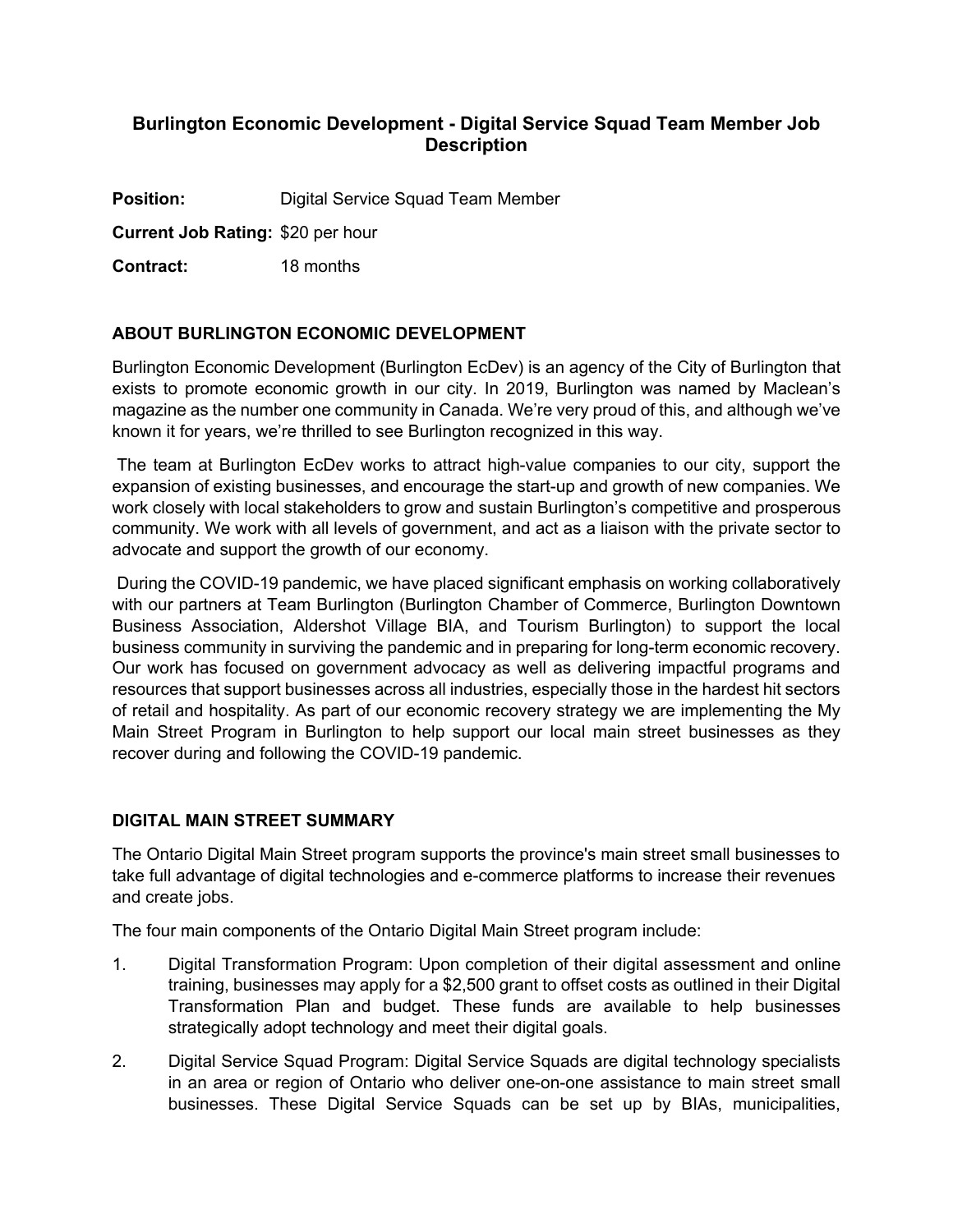Chambers of Commerce or Small Business Enterprise Centres that may apply for funding based on the number of businesses within their designated commercial downtown area.

- 3. Access to Support: Ongoing support including access to basic digital services, a list of vendors that can identify technologies and tools businesses need to be digitally ready, and other resources such as assessments, articles, best practices, etc.
- 4. Digital Training (online and in-person): Webinars and workshops focusing on specific digital technologies and strategies, including e-commerce, social media, and website development.

We are currently seeking an outgoing, enthusiastic, qualified candidate for the position of Digital Service Squad -Team Member. This is a unique opportunity to support the growth of one of the province's most innovative economic development programs.

### **POSITION SUMMARY:**

As a member of the Digital Service Squad (DSS), you will be a key contributor to the success of the platform and the growth of the program. The focus of the role is to work one-on-one with main street small businesses and provide the following services:

### **Duties/Possibilities**

### **1. On-boarding Assistance**

- Conduct pre-business visit research to best understand the neighbourhood and businesses.
- Setup appointments and/or go door-to-door to onboard main street small businesses to the Digital Main Street platform.
- Walk-through the on-boarding survey with the business owner and use appreciative inquiry methods to best understand their business goals and how digital tools/technology can assist them in meeting their goals.
- Assist the business in staying in touch with Digital Main Street by subscribing to theenewsletter and social channels.

# **2. Advisory Services**

- Once the business has been on-boarded to the Digital Main Street platform, the DSS Member will walk through the Digital Assessment and recommendations with the business owner
- The DSS Member will assist the business owner in identifying their first priorities and the first digital tools/technology they want to activate.
- The DSS Member will also review vendor recommendations made through the platform and lead the business owner to relevant deals/discounts on the platform.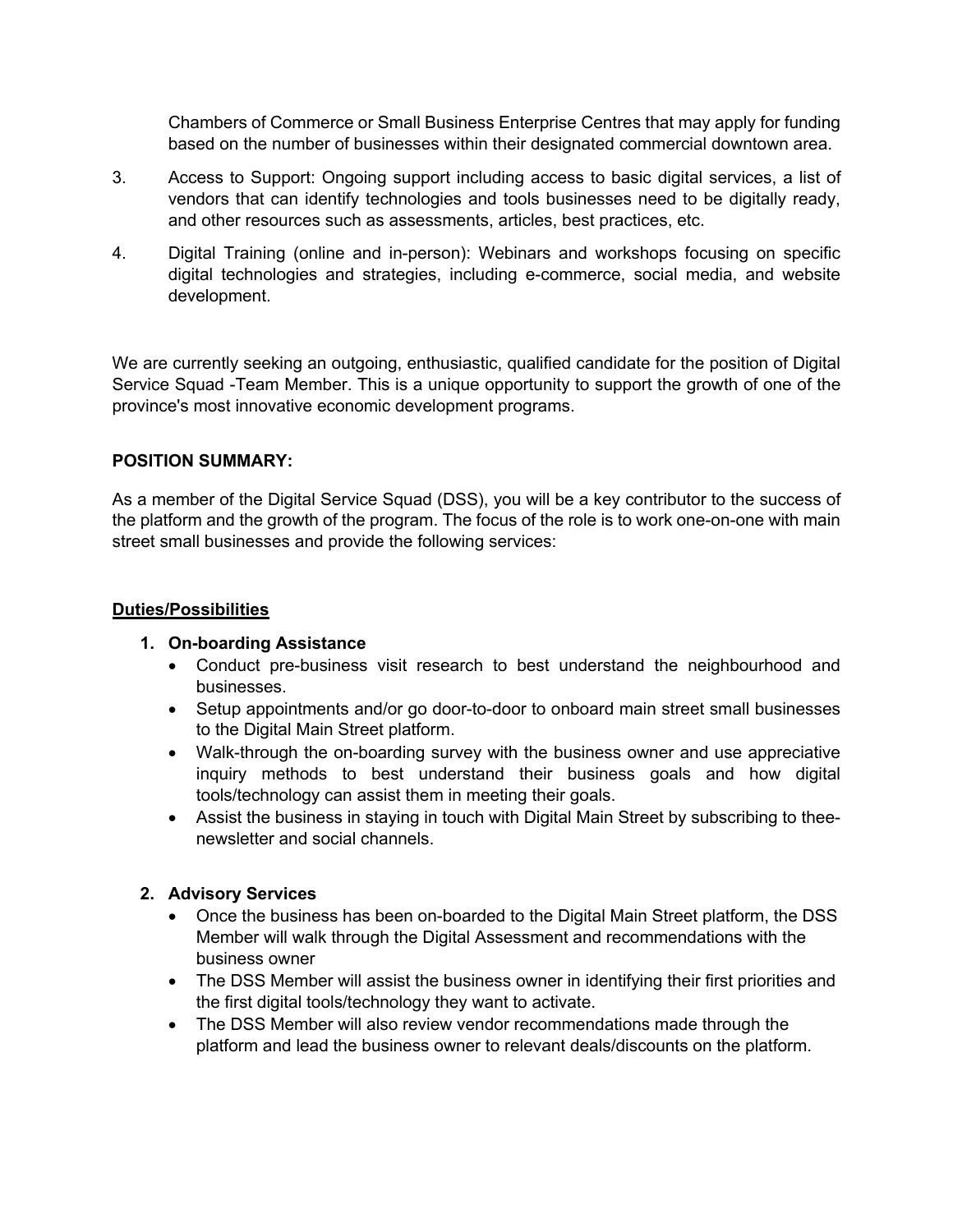### **3. Activation/Implementation Services**

- The DSS Member will activate and implement free, easy-to-use digital tools and technologies that businesses would like to use (i.e., building a basic website, activating social media accounts, etc.).
- The DSS Member may also provide some resources (articles, links, how-to guides, webinars) available through secondary sources that can help the business owner learn more about a particular tool that has been activated, or subject matter of interest.

### 4. **Reporting and Feedback**

- DSS Member must complete their field notes and report on a weekly basis to the Digital Service Squad Administrator
- DSS Member must attend team meetings as set out by the DSS Administrator.
- DSS Member must ensure ALL DATA is entered on time and accurately within the Digital Main Street CRM (HubSpot)

### **5. Special Projects**

- DSS Member will be responsible for leading the implementation of special projects and/or community-wide BIA initiatives (i.e., Google 360 photography)
- DSS Member will work with the DSS Administrator to ensure successful activation of initiatives and increased Digital Main Street engagement
- DSS Member will be available to help business owners develop their Digital Transformation Plan needed to apply for the Digital Transformation Grant and can subsequently help to implement the plan if approved for the Grant.

### **6. Social Media Development**

- Working under the lead of the DSS Program Manager, team members will be responsible for assisting in the growth of all DMS social media channels, as well as curating content and photos to be used accordingly.
- This includes but is not limited to curating multiple social media posts every week, coming up with new ways to engage our audience on social, and helping with social media development at DMS events as needed.

The DSS Member may be required to attend workshops and events related to Digital Main Street. The purpose of which is to communicate the benefits of the program to business owners and to on-board them to the platform. There may be other duties, as required, that will be discussed with the DSS Member should they arise.

All successful candidates will receive training on the program, prior to in-field deployment. The majority of time spent will be in the field working virtually with businesses.

### **Qualified applicants will:**

- Possess strong communications skills (written and verbal)
- Possess strong interpersonal and relationship building/relationship management skills
- Possess excellent organizational and time management skills
- Have experience in a sales role and/or marketing environment